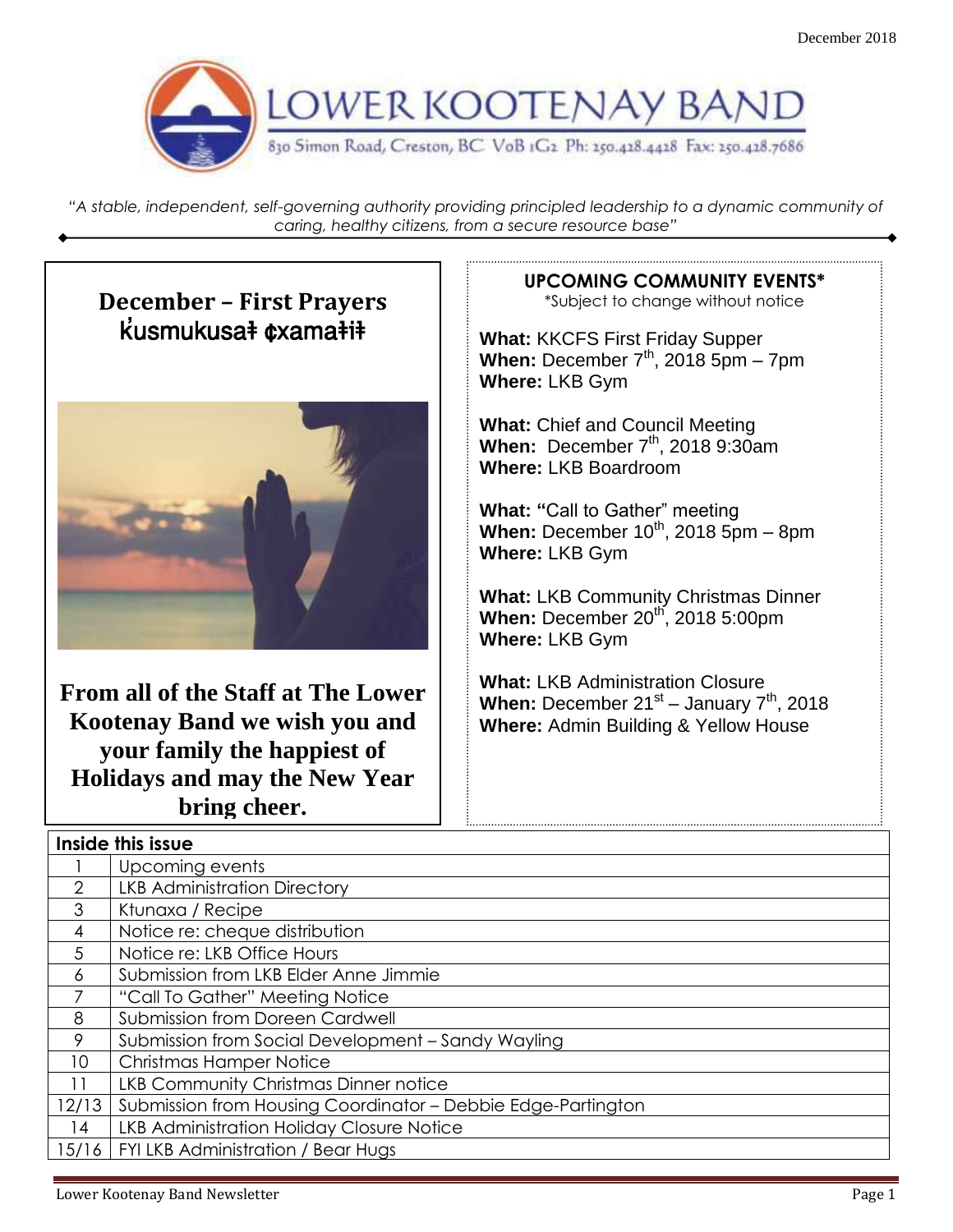#### **Lower Kootenay Band Administrative Staff:**

| - Lisa Three Feathers                                    | (250)428-4428 Ext. 3901     |
|----------------------------------------------------------|-----------------------------|
| - Jason Louie                                            | (250)428-4428 Ext. 3914     |
| - Heather Suttie                                         | (250)428-4428 Ext. 3904     |
| - Kevin Boehmer                                          | (250)428-4428 Ext. 3913     |
| - Trina Luke                                             | (250)428-4428 Ext. 3911     |
| - Norm Allard                                            | (250)428-4428 Ext. 3907     |
| - Debbie Edge-Partington                                 | (250)428-4428 Ext. 3909     |
| <b>Comm. Program Support Worker</b><br>- Laurell Crocker | (250)428-4428 Ext. 3905     |
| - Sandy Wayling                                          | (250)428-4409               |
| - Curtis Pachal                                          | $(250)428 - 4428$ (message) |
| - Karen Smith                                            | $(250)428-9816$             |
| - Rhonda Basil                                           | $(250)428 - 2527$           |
| - Chris Luke Jr.                                         | $(250)428 - 6245$ (c)       |
| - Curtis Wullum                                          | $(250)428-6394$ (c)         |
|                                                          |                             |

#### **Lower Kootenay Band Chief & Council:**

| <b>Chief</b>      | (Executive)         | Jason Louie     | (250)428-4428 Ext. 235 |
|-------------------|---------------------|-----------------|------------------------|
| <b>Councillor</b> | (Lands & Resources) | Sandra Luke     | $(250)428-4428$        |
| <b>Councillor</b> | (Social Services)   | Carol Louie     | $(250)428-4428$        |
| <b>Councillor</b> | (Economic Sector)   | Josie Fullarton | $(250)428 - 4428$      |
| <b>Councillor</b> | (TKL Sector)        | Jared Basil     | $(250)428 - 4428$      |

#### **Lower Kootenay Band Office Hours:**

**Monday – Friday 9am – 4pm Closed during lunch and for Statutory Holidays**

#### **\*\*\*Please Note Lower Kootenay Band Council now has an Office in the Administrative Building!!! Check out our upcoming Newsletters for times, dates, they are in the office, as well as their phone Extension!!!**

LKB has a policy that: 'This office is committed to a workplace where everyone is safe and is treated with courtesy, dignity and respect. Swearing, shouting, threats or violence will not be tolerated.'

BC has a new Anti-Bullying Legislation. Effective July 1st, 2012, Worksafe BC will be accepting claims for mental distress based on workplace bullying and harassment.

Bullying means aggressive, abusive, or hostile conduct, humiliation, intimidation, or threats which could be considered be a reasonable person to create a negative impact on any Personnel, or produce an environment detrimental to work for any Personnel.

Chief & council passed a Bullying Policy at their April 10, 2012 council meeting.

A copy will be placed on the LKB website in the near future, or you can pick up a

Copy from the front desk, or have it emailed to you. Thank you for helping to keep LKB a harassment free workplace.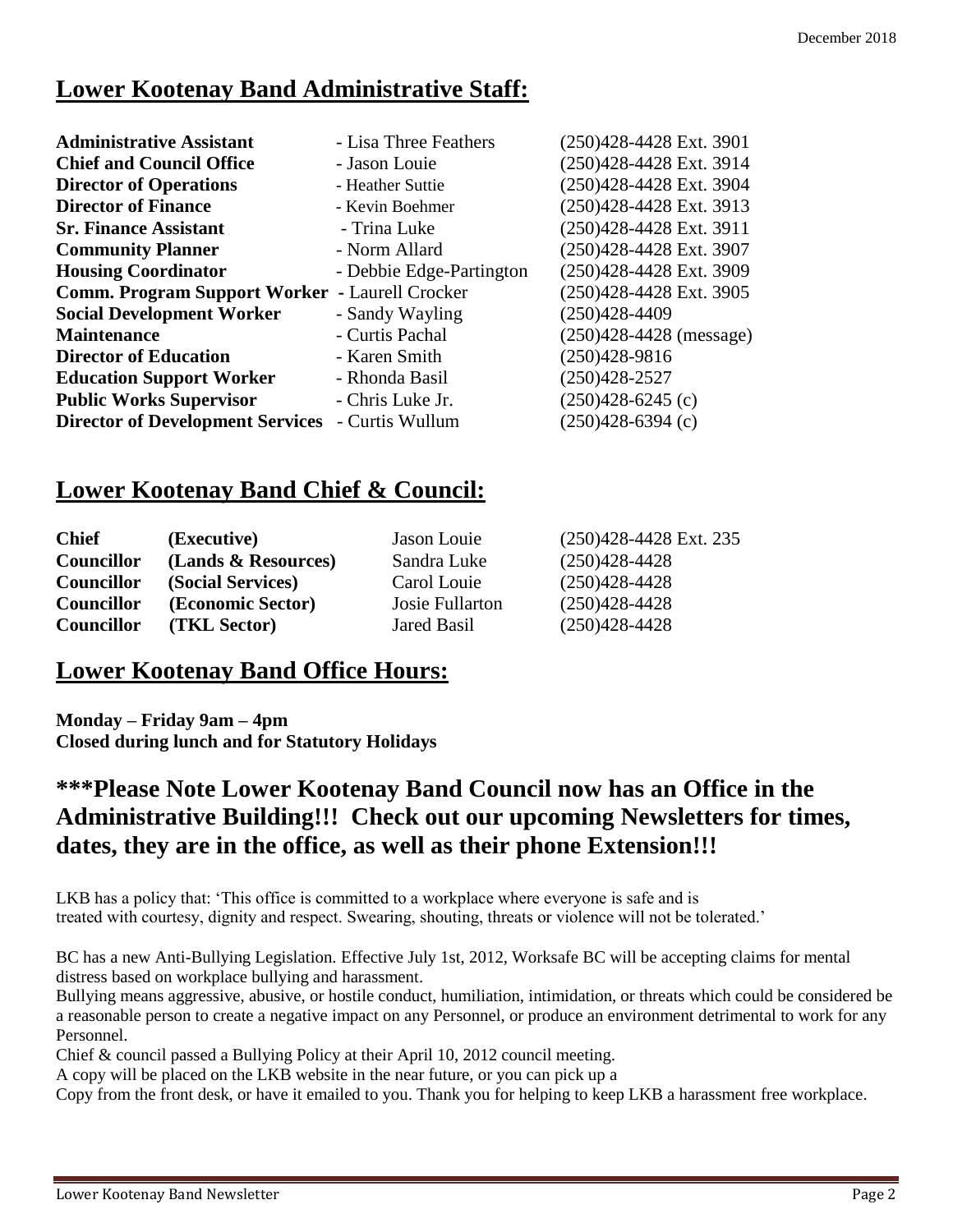## Ktunaxa

**Jerky** wa¢kna

Is there a telephone? ka qa kuquna ‡¢xanam?

Where is the telephone? Ka:s ki'in kuquna<sup>‡</sup> cxanam?

I want to talk to my supervisor. Hu¢ ťaqti·ma‡ni ka nasu'kin.

The place is small. ƒa‰i'itnananai.

The house is small. ƒat‰ananamni.

The place is large. Wi##i'itni.

The house is large. Wiitta'namni.

In the house. ?aqła.

Outside the house. ‰a'a.

There is a house. Sanit<del></del>anamni.

Is the door locked? Kawitku?

The door is locked. Nawi¢kuni ‡aganxu'na<sup>‡</sup>.

# Recipe

### Peppermint Hot chocolate

Ingredients:

- 1.1 ½ cups of heavy cream
- 2.1 ½ cups of milk
- 3.¼ cup of sugar
- 4.1/8 teaspoon salt
- 5.6 ounces bitter sweet chocolate, chopped
- 6.3 drops of peppermint oil
- 7.Sweetened whip cream, for garnish.
- 8.Chocolate Shavings, for garnish.

Directions:

In a saucepan, combine the cream, milk, sugar, and salt and heat over medium-low heat. When the cream mixture just begins to steam, add the chopped chocolate, and stir, until melted. Stir in the peppermint oil. Divide the hot chocolate among mugs and top with whipped cream and chocolate shavings.

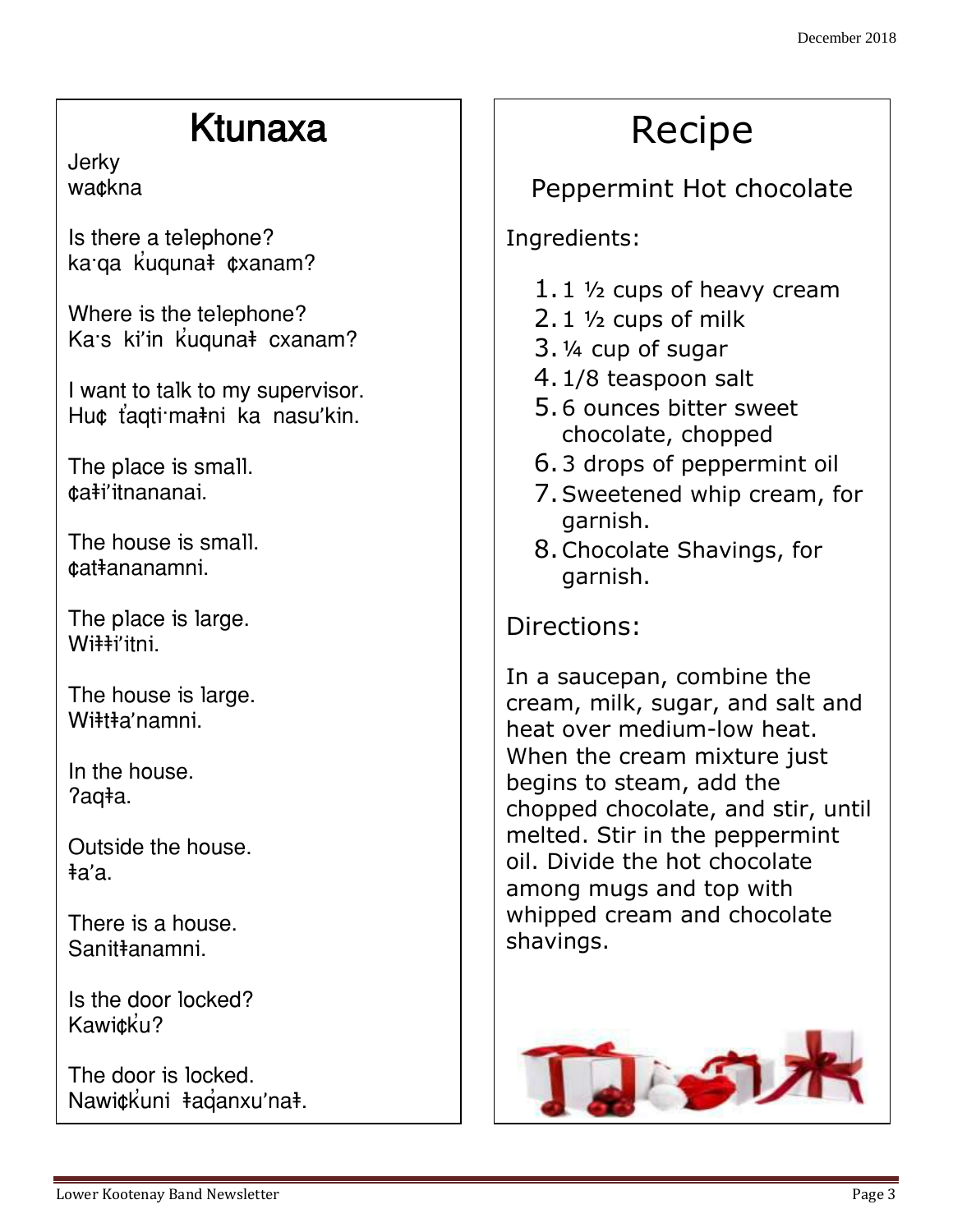# ATTENTION

# LKB CHEQUE DISTRIBUTIONS ARE ON FRIDAY'S AT 2:00PM (unless Friday is a Stat. Holiday) and NOT ANY EARLIER.

# Thanks, LKB Administration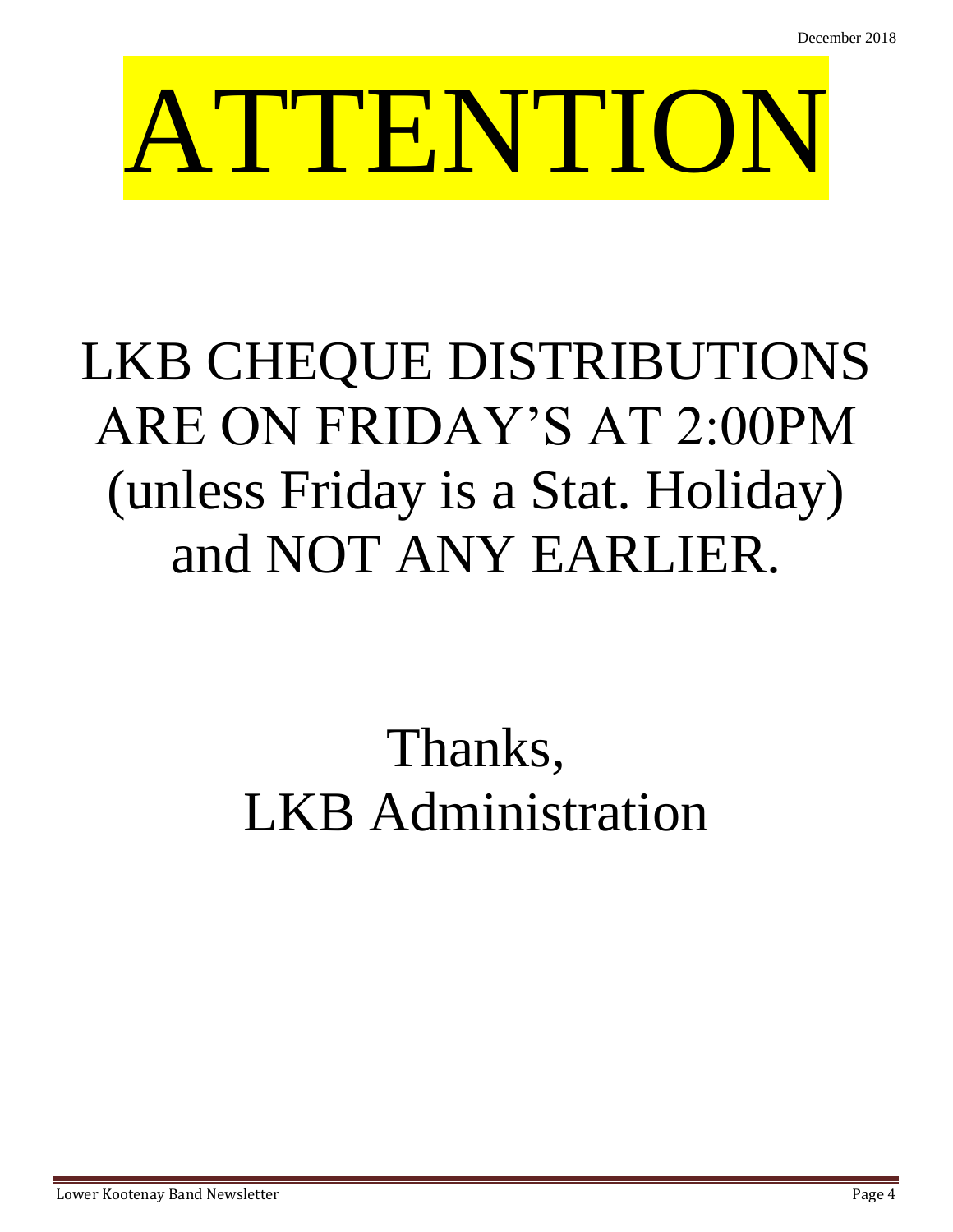

# NOTICE

# Lower Kootenay Band Office Hours Changed: **Open**

# 9:00am – 4:00pm

# Closed during lunch hour and Stat. Holiday's

# Thanks, LKB Administration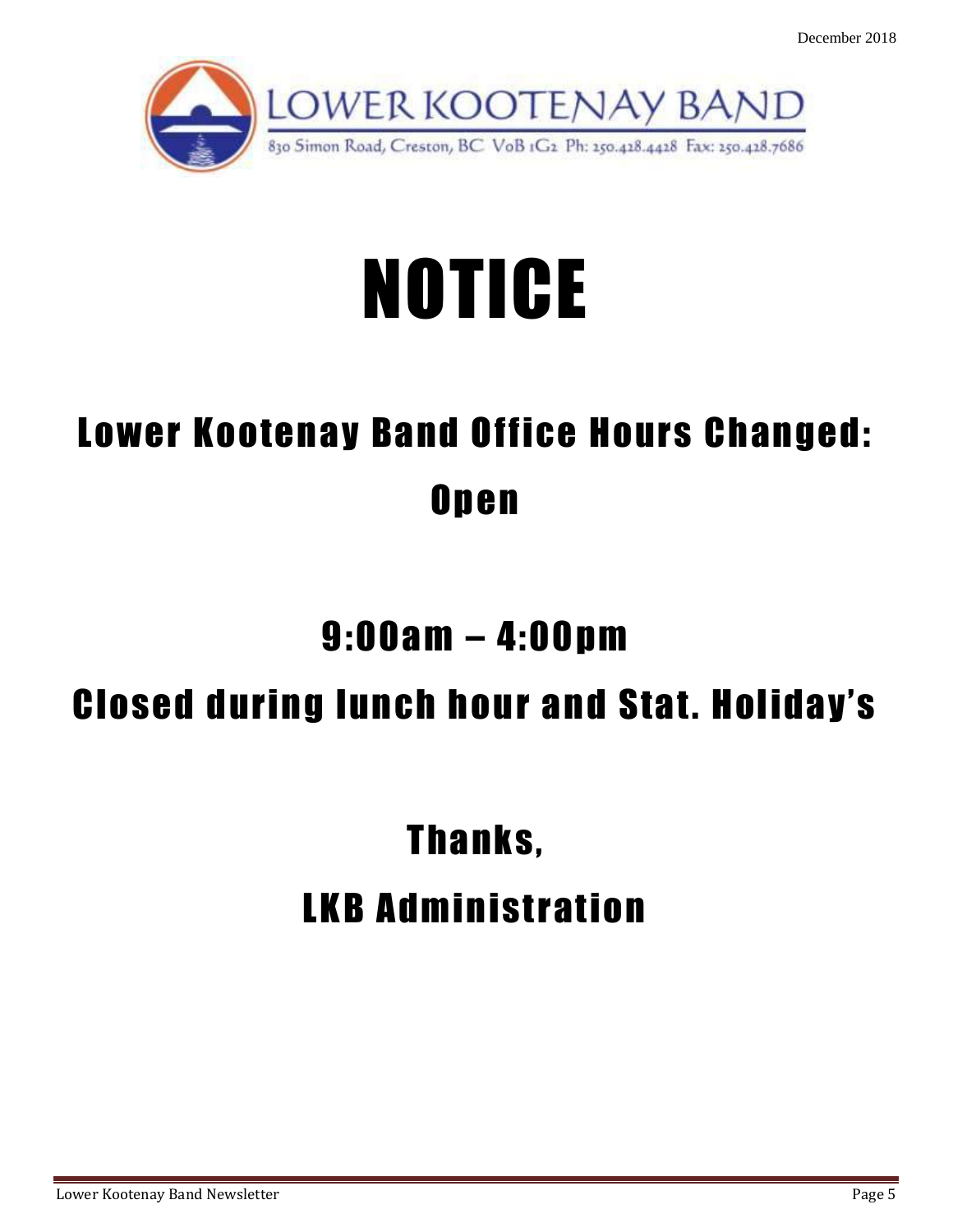#### **From Community Elder Anne Jimmie**

Ki'su'k kyukyit. December is upon us which means holidays, hot chocolate, sledding, skating, and the list goes on! For me, it means having Christmas Dinner with family. I can taste the turkey already! This month also means 2018 is coming to an end and 2019 is around the corner!

Recently, I came across a copy of the Globe and Mail dated Thursday, September 21, 2006 with the headline: 'Indian Time doesn't cut it' for innovative chief with on-the-edge humour. Here are some comments that he made:

"My first rule for success is 'Show up on time.' My No. 2 rule for success is follow Rule No. 1." "If your life sucks. You suck."

"Join the real world  $-$  go to school or get a job."

"Get off welfare. Get off your butt."

"Our ancestors worked for a living, so should you."

"The biggest employer shouldn't be the band office."

"You're going to lose your language and culture faster in poverty than you will in economic development."

Chief Clarence Louie is Chief and CEO of the Osoyoos Band. He took a band that had been declared bankrupt and taken over by Indian Affairs and he has turned it into an inspiration. In 2000, the band set a goal of becoming self-sufficient in five years. They're there. The message he brought to the aboriginal audience at the conference was equally direct: Get involved, create jobs and meaningful jobs, not just "window dressing" for the oil companies.

This article sure captured my attention. Powerful! So, let's look at our community. Lower Kootenay, for many, many years, has been talking about economic development. Community meetings were held, and strategic plans were developed with input from members. I remember attending some of these meetings over the years without giving a lot of thought of the outcome. Fast forward to today, and having come across the above-mentioned article, I'm thinking Wow! We do have business enterprises that have created employment opportunities so the dependency on welfare can be reduced. In addition, there is the opportunity to get educated for management positions, etc. At the end of the day, these enterprises will be owned by the Band.

For those who were elected to be on Council, your support for ensuring that these enterprises are the milestone for self-sufficiency, job opportunities, decline on social assistance, and not solely dependent on DISC funding is most needed!

Taxas! Anne Jimmie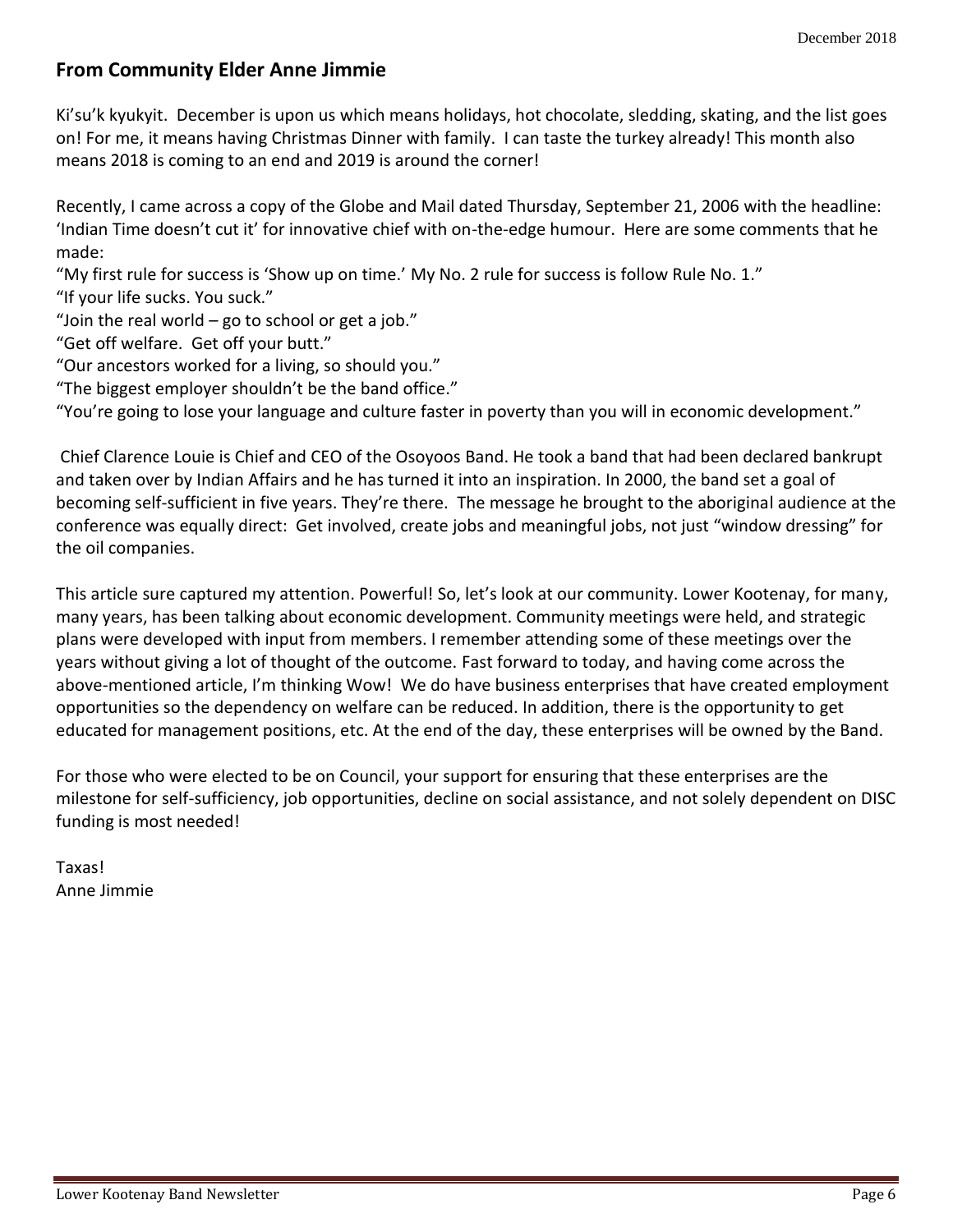

#### **Topics:**

- Introduction to the following IMBA related Projects and KNC staff involved:
	- Diet Study Results from the last study, and suggestions to move forward
	- Wildfoods Program Discussion and feedback
	- Access Task Group Who, where, what, when and how.

Supper at 5:30pm! Door prizes include:

- one \$100 prize in gift cards (2 x \$50)
- two \$50 gift cards
- KNC "swag"

Extra door prize tickets if you bring your own dish and utensils.

#### **Community Dates:**

- Pagam November 26, 2018, 5-8pm
- · ?akinkum#asnuq#i?it Tobacco Plains Band: December 3, 2018, 5-8pm
- · Yaqan nu?kiy Lower Kootenay Band: December 10, 2018, 5-8pm
- · Pakisqnuk First Nation: December 17, 2018, 5-8pm

Contacts

Erin Robertson at ERobertson@ktunaxa.org 250-489-2464 ext: 3137

Vickie Thomas at VThomas@ktunaxa.org 250-489-2464 ext: 4034

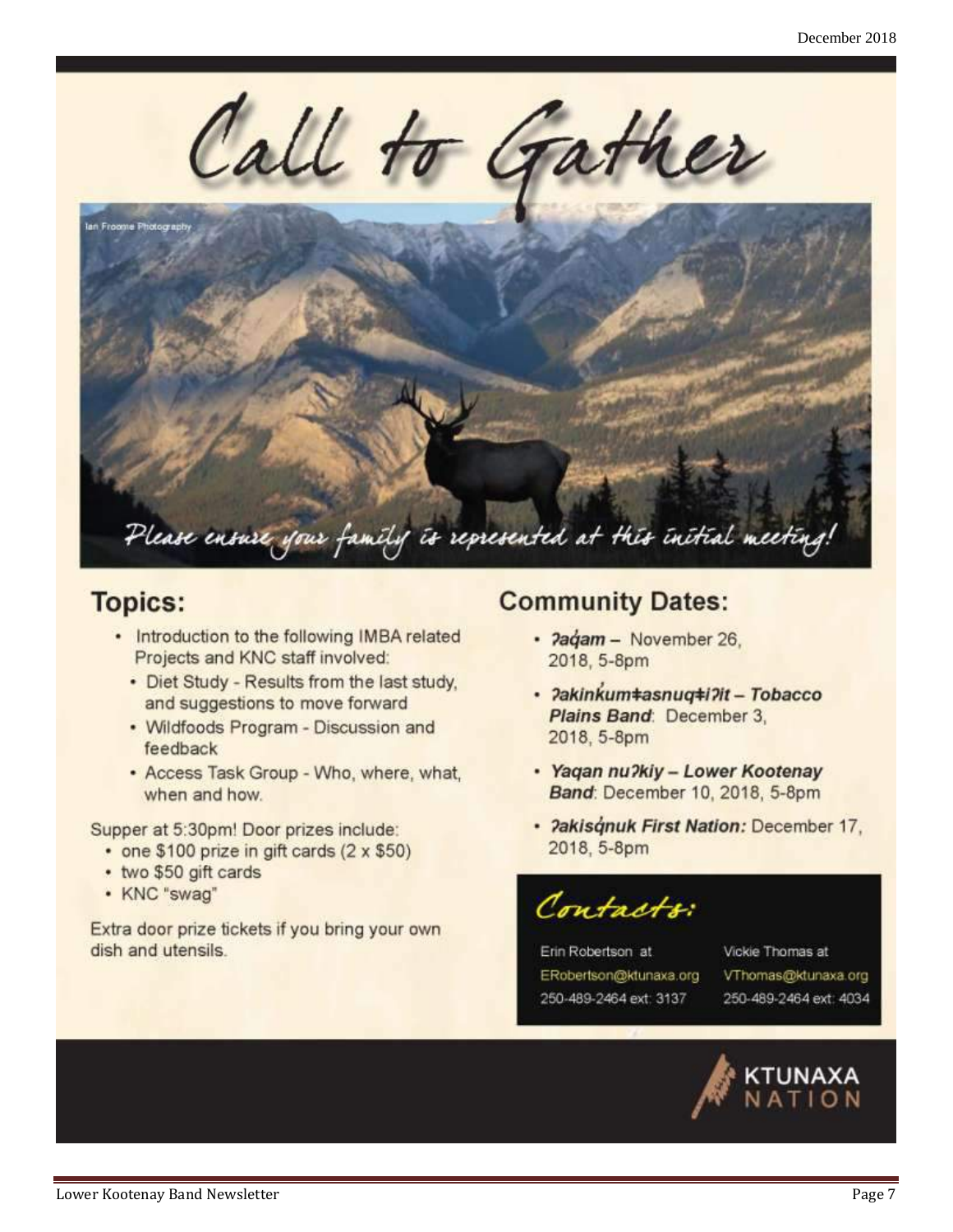#### December Newsletter

Doreen Cardwell – Employment Services

kisuk kyukyit

The Employment Services Office at the Yellow House will be closed from December 21, 2018 to January 7, 2019. It will reopen on Tuesday, January 8, 2019.

Days and times (Tuesdays and Thursdays 9:00 am to 4:00 p.m.) PH 250-428-6561

|               | DUCUMDU                                                |               |               |               |  |
|---------------|--------------------------------------------------------|---------------|---------------|---------------|--|
| M             | T                                                      | W             | T             | $\mathbf F$   |  |
| 3             | $\overline{\mathbf{4}}$                                | 5             | 6             | 8             |  |
| 10            | 11<br>$9 - 4$<br>Lisa's Foot<br>Clinic $(9 -$<br>noon) | 12            | 13<br>$9 - 4$ | 14            |  |
| 17            | 18<br>$9 - 4$                                          | 19            | 20<br>$9 - 4$ | 21            |  |
| 24            | 25                                                     | 26            | 27            | 28            |  |
| <b>Closed</b> | <b>Closed</b>                                          | <b>Closed</b> | <b>Closed</b> | <b>Closed</b> |  |
| 31            | <b>Closed</b>                                          | $\mathbf{2}$  | 3             | 4             |  |
| <b>Closed</b> |                                                        | <b>Closed</b> | <b>Closed</b> | <b>Closed</b> |  |

#### **DECEMBER**

**Nov 8 - SEEMS Meeting –** Social, Education and Employment Meetings

There was a lot of information once again on Employment. If you're interested in looking for work or training for work, just drop by or call me at 250-428-6561 to see what programs might be available for you.

If you were in care for a minimum of one full year, have aged out and are between the ages of 19 to 27 there are some programs available for persons wanting to work towards schooling or employment. **Nov. 15** – Representatives from Service Canada and Revenue Canada did presentations at the Yellow House. They were very informative regarding the benefits of filing income tax and access to disability benefits, old age security and CPP. Did you know that you may be eligible to have a GST cheque sent to you if you've filed your income tax? They told us that you can even file your taxes for previous years (if you haven't already done so) and get reimbursed for GST for those years as well (if you're eligible). It seems to be worth filing your taxes to get some money back.

Five band members met with the representative from Service Canada in Cranbrook who came to answer questions and assist with applications. This service benefited members in that they didn't have to travel to Cranbrook to get their questions answered and to make their applications. Other things that I can help you with is finding answers to your questions regarding EI, creating or updating resumes, where to get your tax return done for free, job search, job interview skills. Just drop by or give me a call.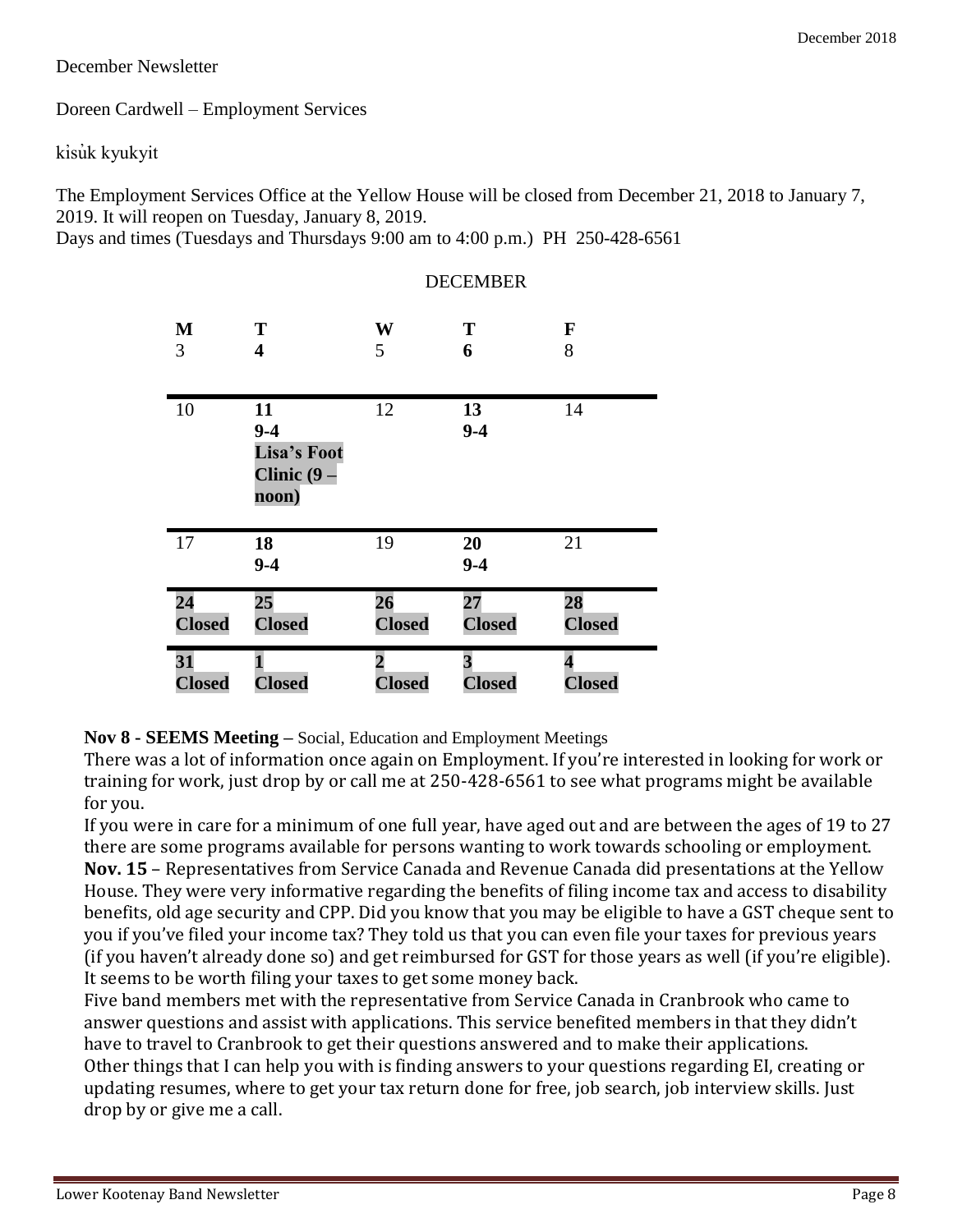

### Social Development December 2018

Well it's hard to believe that we are already coming up to the end of the Year and where did it go?

With the cooler weather I hope that everyone has gotten stocked up on their wood situation and if you are running short make sure you let Debbie or Chris Luke Jr. Cell# (250)428-6245 know before we go on our 2 week break over Christmas.

Also included in this newsletter there is a flyer for anyone in need of a Ministerial Christmas Hamper to make sure you get ahold of me before the 12<sup>th</sup> of December so your name can be put on the list to get one. Pick up date for the Hamper is December  $18<sup>th</sup>$ , 2018 at the Rec Centre starting at 11:00 am.

Presently I'm in the process of getting the Christmas movie event planned and hope to have the Date and Movie picked out before the Community Christmas party to hand out passes and to announce the movie we've chosen.

If there is anyone interested in Regalia making contact Cecilia Luke (250)428- 9775. She will be working on this from November to January 2019.

I would like to wish everyone a warm, safe and fun Holiday Break and we'll see you next year!!

#### *Merry Christmas Sandy Wayling – Band Social Development Worker*

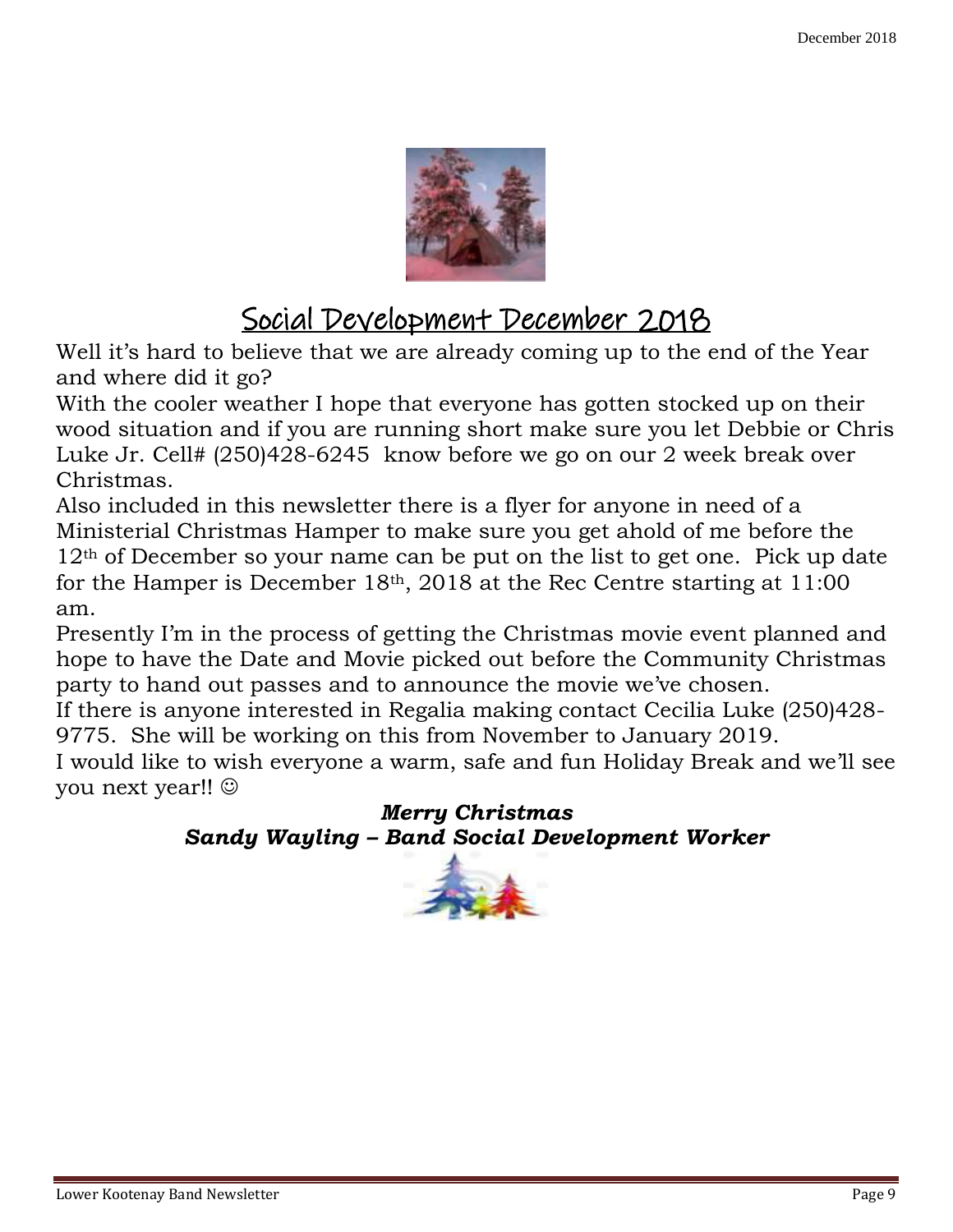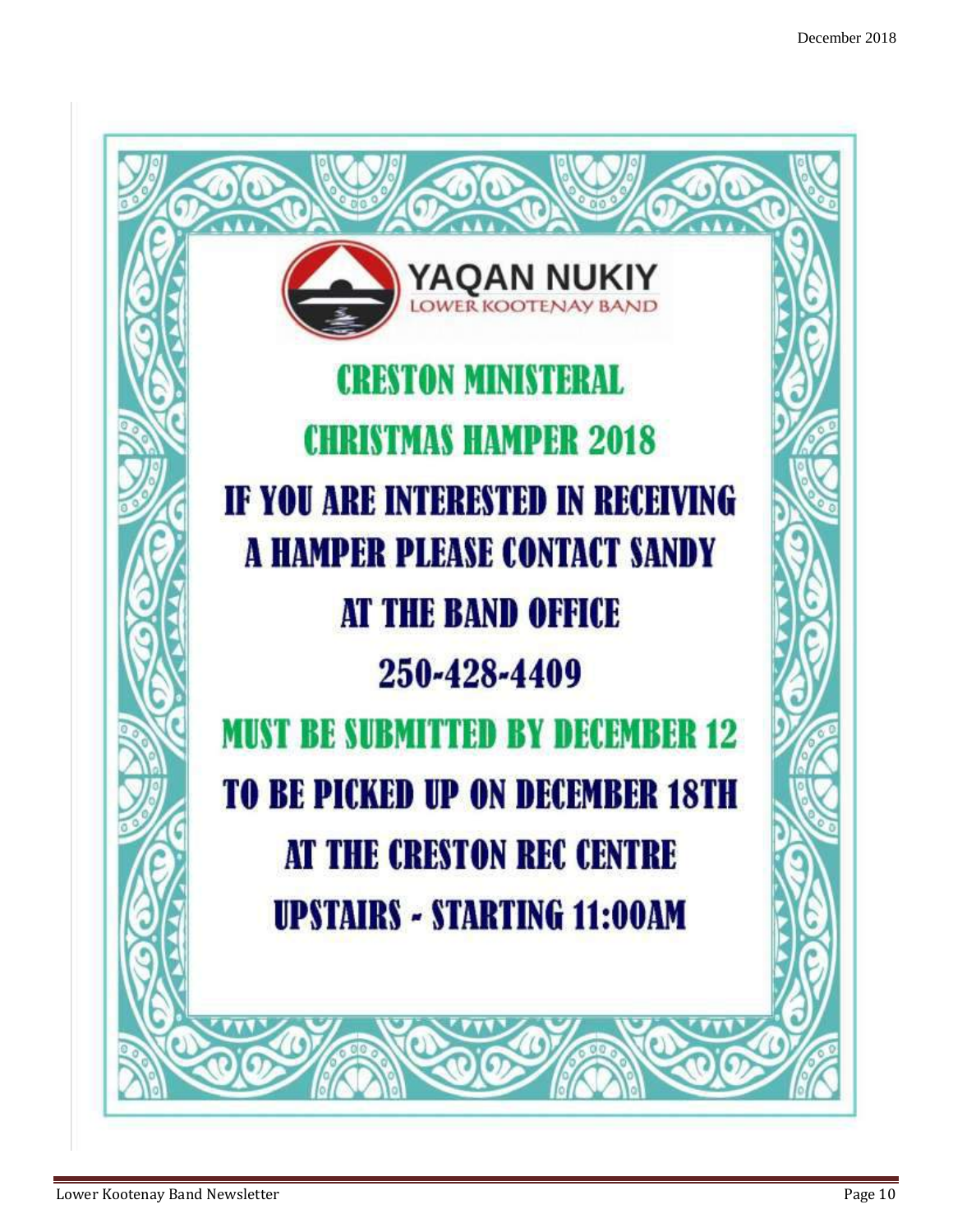

#### **Our Annual Community Christmas Dinner will be held on:**

**Thursday December 20th, 2018 at 5:00pm at the LKB Gym**

**I will have a volunteer list for those who want to volunteer. Contact me at the front desk for more info.**

**Thanks**

**Lisa Three Feathers Administrative Assistant (250) 428-4428 Ext. 0** [reception@lowerkootenay.com](mailto:reception@lowerkootenay.com)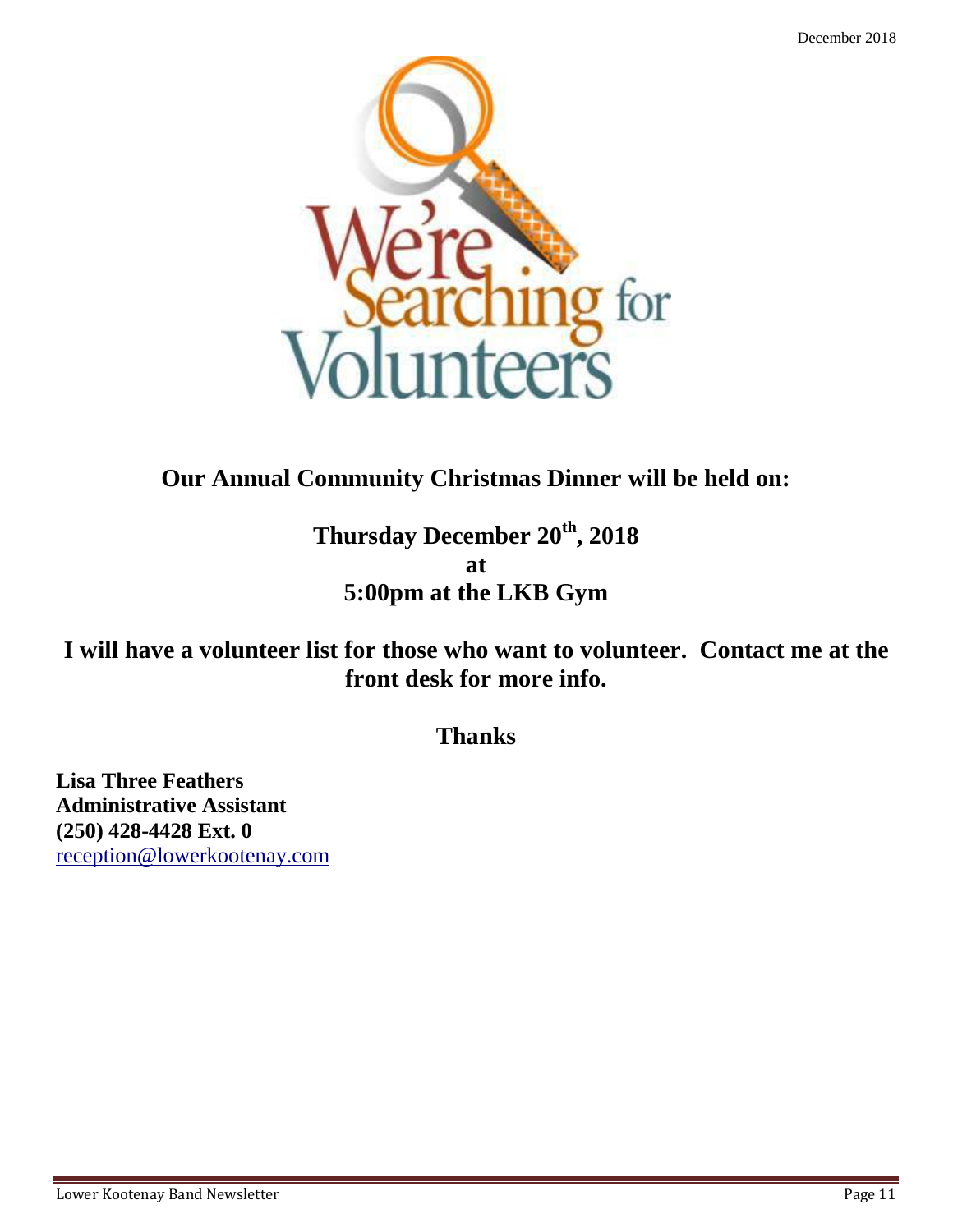

#### Social Housing- December 2018

#### **Chimney Sweeps**

T.W.S. Installations Co. completed chimney sweeps and unit maintenance last month. If your home did not have a chimney sweep, please contact Social Housing.

Please test your smoke alarms on all floors! A smoke alarm becomes your "Nose at Night" Most fatal fires occur during the night when people are sleeping. The smoke and poisonous gases emitted from a fire are deadly. Please notify housing if your fire alarm is not working, you have disconnected it, or needing a new one.

#### **Social Housing Data Base System**

In September, Assured Inspections out of Nelson B.C. inspected 17 Band owned homes, providing Social Housing with a detailed condition report on each house. Examples of house Inspections, would be items such as windows/door operation, electrical receptacles, switches and lights, cabinets, masonry, roof, flooring, insulation, appliances, moisture issues etc., This detailed report will be inputted into the LKB Social Housing data base system, and used for future renovations and asset management. Thank-you to Columbia Basin Trust for full contribution in this project, and potential future inspections for all CMHC homes.

#### **ISC (Indigenous Services Canada:**

ISC has approved an Immediate Needs Subsidy for 10 Lower Kootenay Band own homes. These renovations have started and will address overcrowding, improving energy-efficiency and health and safety issues over the next six months.

#### **HIIFNIY Program**

Canada Mortgage and Housing Corporation administers the Housing Internship Initiative for First Nations and Inuit Youth. This is a great program that provides housing-related work experience, with on-the-job training through wage subsidies to Aboriginal youth. The LKB Social Housing Department would like to welcome Arrow Louie, who started this position in November.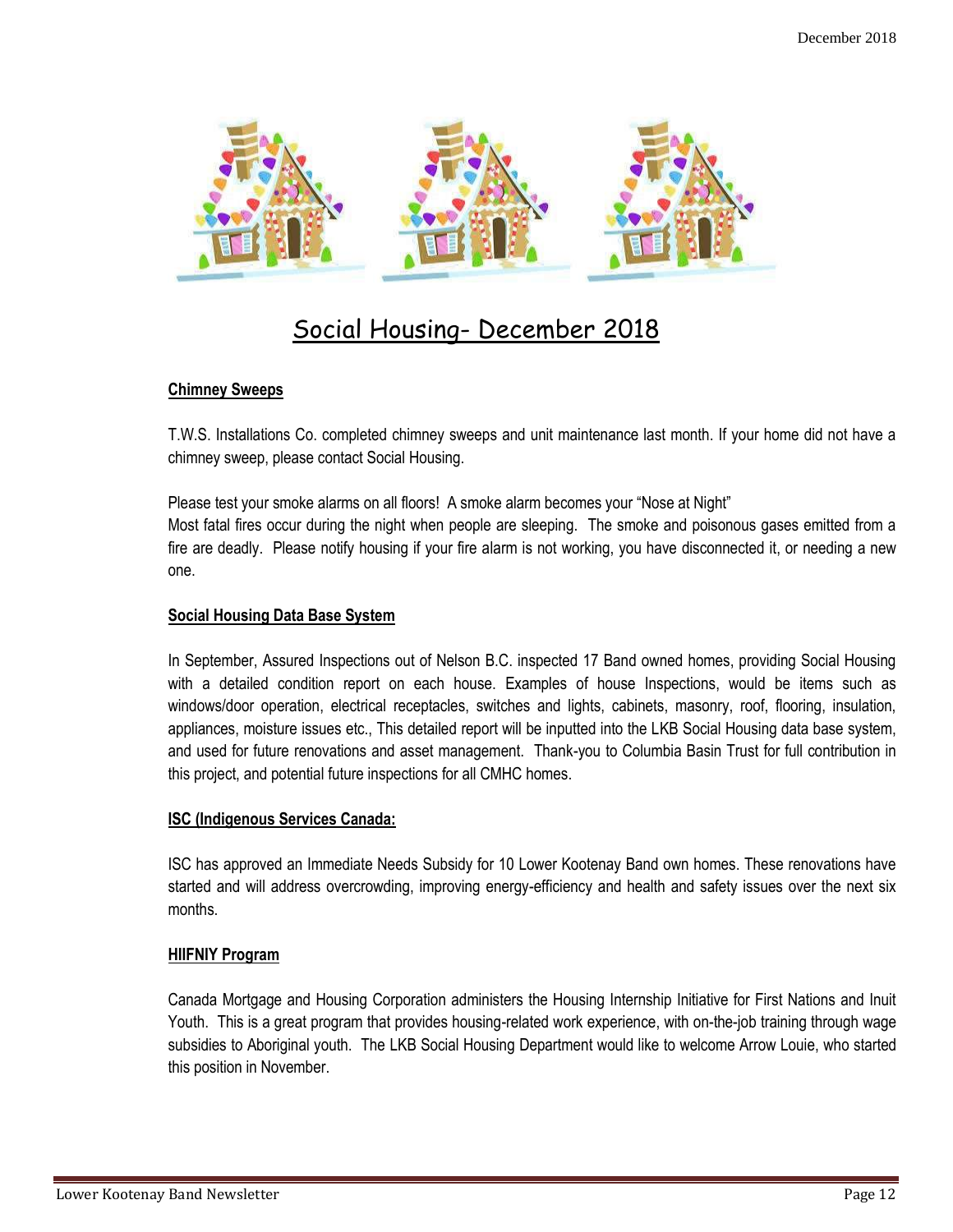#### **Renovations:**

Thank-you to the Maintenance Department for your continual hard work in Housing! We would like to welcome Kerry Holmes (center), who has his four-year journeyman carpentry degree, and will be working exclusively on ISC subsidy renovations. Kerry will also be working with, and mentoring Arrow Louie, Zack Basil, and Louis Basil.



**Wishing Everyone a Wonderful Christmas spent with Family and Friends!**

Debbie Edge-Partington- Housing Coordinator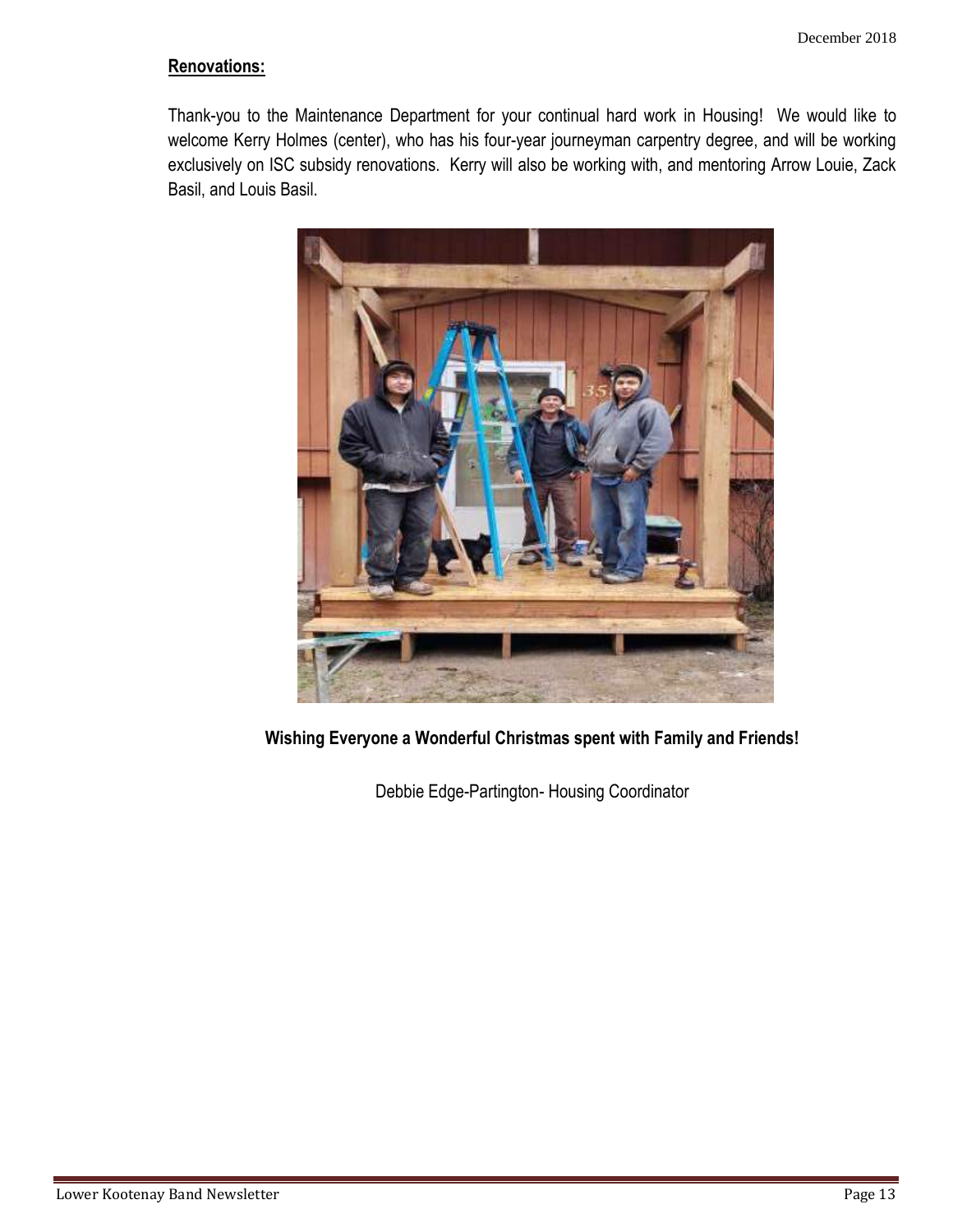



### **LKB Administration Offices will be closed from:**

**12:00pm – December 21st, 2018 To 9:00am – January 7th, 2019**



**We wish you a very Merry Christmas and a Blessed Happy New Year!**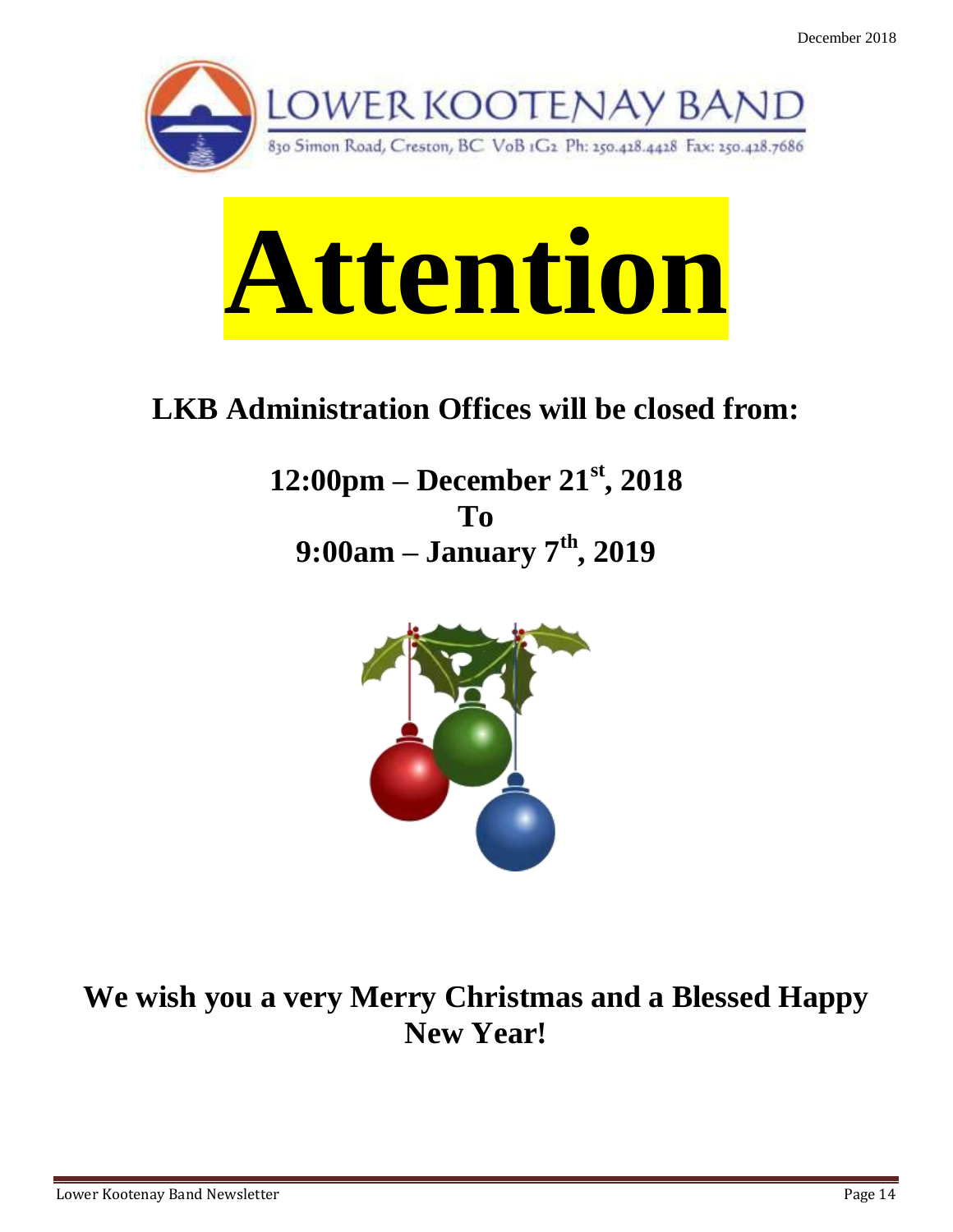#### FOR YOUR INFORMATION~LKB Administration

### **Please obey all posted speed limits for the safety of all community members!!**

### Submissions/Delivery

Submissions to the monthly newsletter need to be submitted by the last week of the month, in WORD format. This can be done by emailing: [reception@lowerkootenay.com](mailto:reception@lowerkootenay.com) . If you would like this newsletter emailed to you, just email us with your preferred email address. Submissions that are seen as offensive or prepared to discredit another will not be submitted.



#### **ILLEGAL DUMPING**

Please be advised if you see someone that is not a community member using our garbage dumpsters to alert the Administration Office. We need to alert the authorities as these dumpsters are for the sole use of Lower Kootenay Band Community members.

#### **LOWER KOOTENAY BAND WEBSITE**

[www.lowerkootenay.com](http://www.lowerkootenay.com/)

**Please join the LKB mailing list** Don't forget to stop by the LKB Office to check out our Bulletin board. It is always updated. Copies can be made at your request!